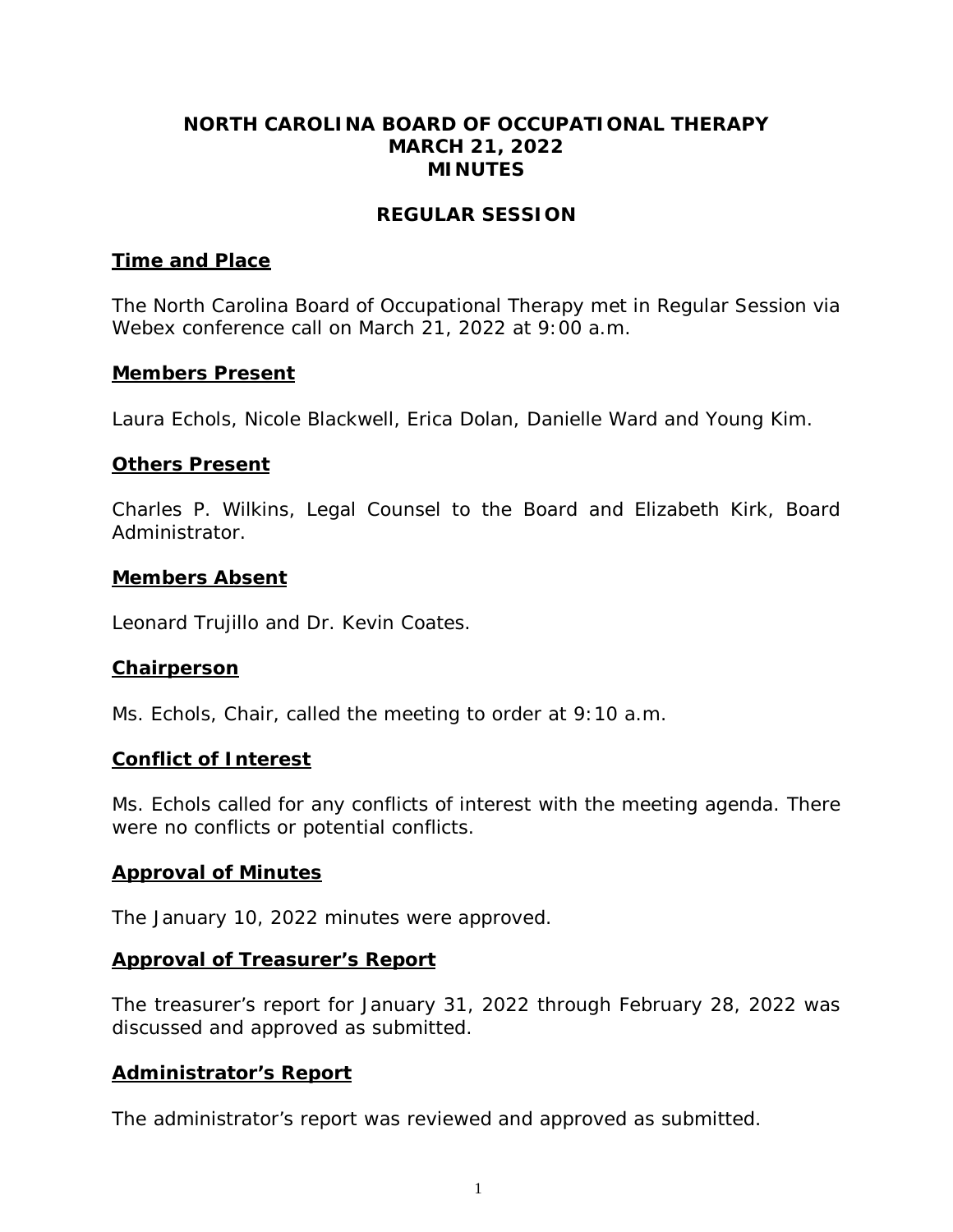# **Legal Services Committee**

Ms. Blackwell reported the Committee reviewed a bill from Broughton Wilkins Sugg & Thompson, PLLC for the months of January and February 2022 for eighteen (18) disciplinary proceedings. The total hours worked was 24.20 and the total fees are \$6,050. The Board closed four disciplinary files following the January 2022 Board meeting and currently has 15 disciplinary files pending. Upon motion made and seconded, the bill was approved for payment.

# **OLD BUSINESS**

The Board reviewed correspondence and general information received following the last Board meeting.

# **Strategic Planning Retreat**

The Board held a retreat on June 14-16, 2019 at the Rizzo Conference Center in Chapel Hill, NC. The Board reviewed the retreat to-do list developed by Board staff and agreed to continue working on the to-do list.

### **NC Legislature**

Mr. Wilkins reported on bills pending in the North Carolina General Assembly.

### **CLEAR**

### **a. 2022 Virtual Symposium**

Board members were advised the 2022 Virtual Symposium is meeting in June 2022. Ms. Ward agreed to attend.

### **b. 2022 Annual Meeting**

Board members were advised the 2022 Annual Meeting is meeting in Louisville, Kentucky on September 14-17, 2022. Ms. Blackwell agreed to attend.

### **c. 2023 International Congress**

Board members were advised the 2023 International Congress is meeting in Dublin, Ireland in the summer of 2023.

# **AOTA**

### **a. 2022 Conference**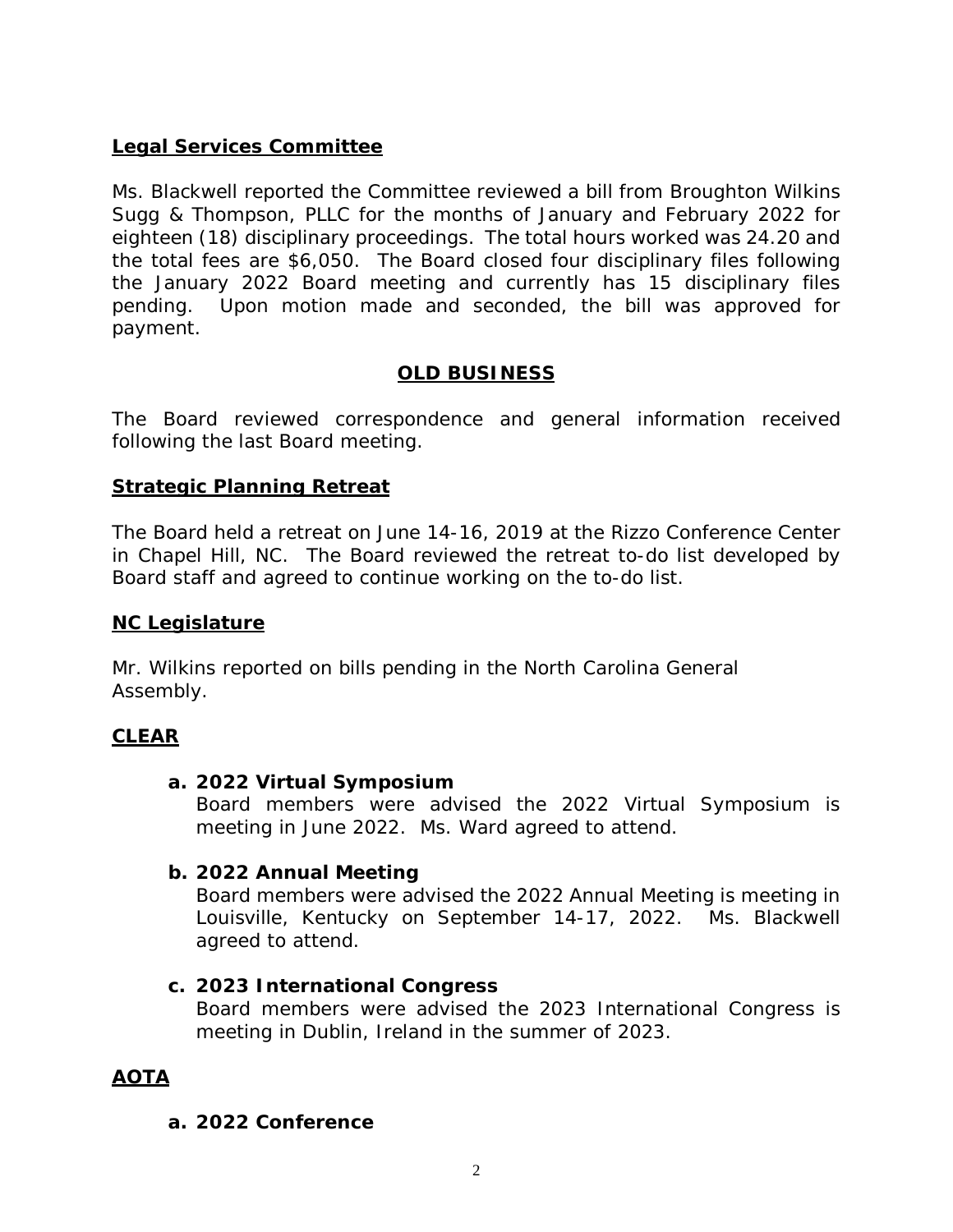Board members were advised the 2022 annual conference is meeting virtually and in-person in San Antonio, Texas, March 31, 2022 through April 3, 2022. Mr. Kim and Mr. Trujillo agreed to attend.

# **b. Update on Dry Needling**

Board members reviewed an email dated January 26, 2022 regarding an update on dry needling.

# **c. OT Practice Pulse**

Board members reviewed an email dated February 10, 2022 regarding news and updates from AOTA.

# **d. OT News for You**

Board members reviewed an email dated February 24, 2022 regarding news from AOTA.

# **e. ACOTE Educational Standards Review**

Board members reviewed an email dated February 28, 2022 regarding revisions to the accreditation standards.

# **f. Winter 2021-2022 AOTA State Affairs Newsletter**

Board members reviewed an email dated March 4, 2022 regarding the AOTA State Affairs newsletter.

# **g. State Regulatory Forum Webinar**

Board members were advised the State Regulatory Forum is meeting virtually on May 25, 2022. Ms. Echols and Mr. Kim agreed to attend.

# **NCOTA 2022 Spring Conference**

Board members were advised the NCOTA 2022 Spring Conference is meeting virtually and in-person in Winston-Salem, North Carolina on April 9, 2022.

# **FARB 2022-2024 Forums**

Board members were advised of the various FARB forums from 2022 through 2024.

# **NBCOT**

# **a. Regulatory E-Newsletter February 2022**

Board members reviewed an email dated February 22, 2022 regarding the Regulatory E-Newsletter.

# **b. Ambassador Update**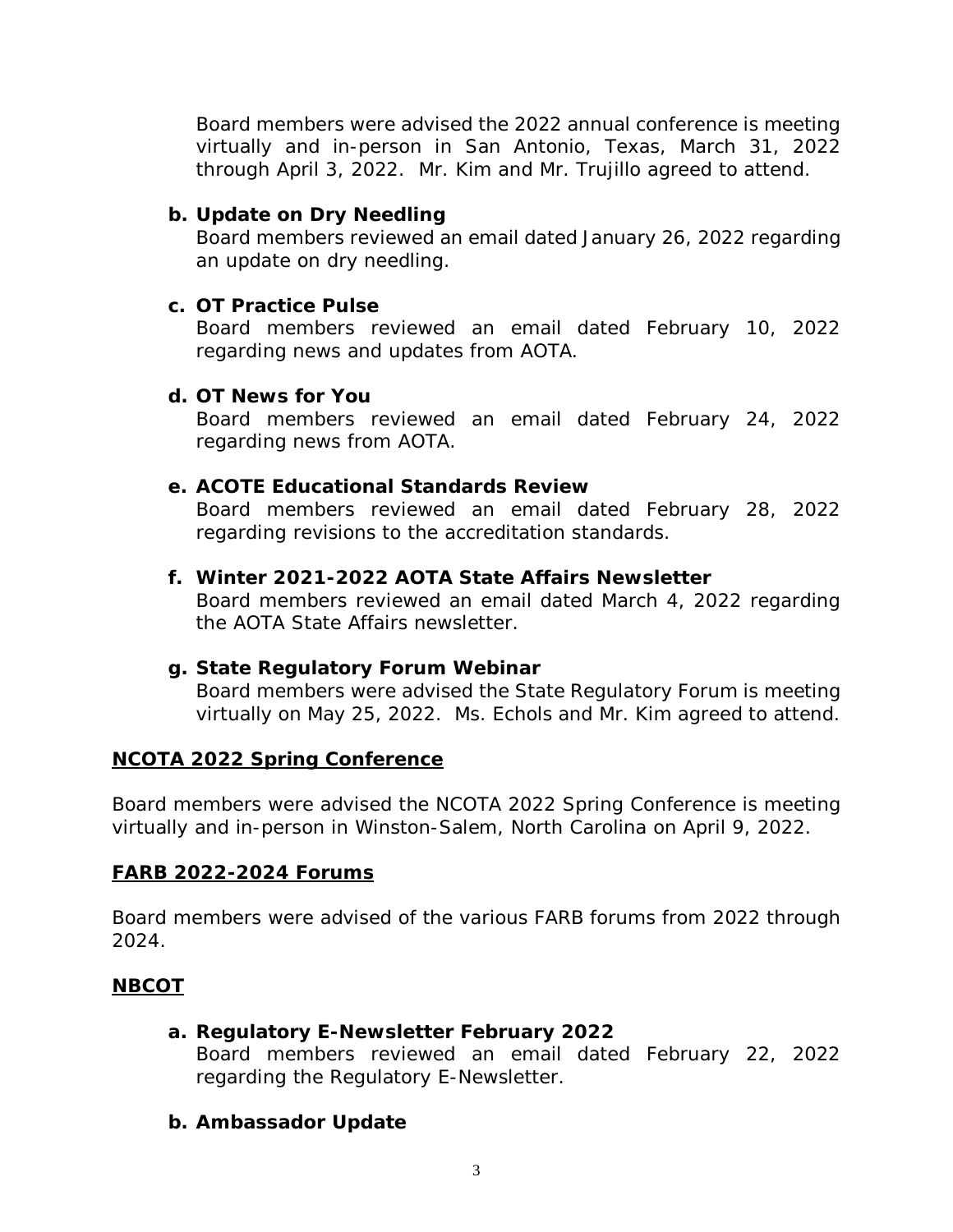Board members reviewed an email dated February 24, 2022 regarding communications from NBCOT staff and ambassadors.

### **Update on review of OT Compact**

Board members reviewed an email dated February 8, 2022 regarding the 10<sup>th</sup> state to join the OT compact and agreed to pick a delegate at the May 2022 meeting. Ms. Kirk also informed the Board that this item will remain on the agenda for future discussion.

### **Response to Matt Meyer regarding splinting**

Board members reviewed an email dated January 10, 2022 from Mr. Wilkins to Matt Meyer regarding splinting.

# **NEW BUSINESS**

### **Email from Mary Kerstein regarding prism adaptation therapy**

The Board reviewed an email dated January 11, 2022 regarding prism adaptation therapy and agreed prism adaptation therapy is within the scope of practice of occupational therapy so long as the OT practitioner is trained and competent to provide such intervention and such training and competence is demonstrated and documented.

# **Email from Morgan McCall regarding fingersticks**

The Board reviewed whether "completing PT/INR and Glucometer readings" is within the scope of practice of Occupational Therapy in North Carolina. The Board also considered whether "finger sticks" to draw blood or the Vena puncture procedure are within the scope of practice of Occupational Therapy in North Carolina. The Board agreed neither "finger sticks" to draw blood nor a Vena puncture procedure is within the scope of practice of Occupational Therapy in North Carolina.

The Board was unclear what was meant by "complete" PT/INR and Glucometer readings and asked for clarification.

The Board agreed an OT practitioner may collect information and report information that may be derived from PT/INR and Glucometer testing but the OT practitioner cannot administer the test or interpret the test readings. The OT practitioner may, through OT interventions, train the patient to perform the tests themselves.